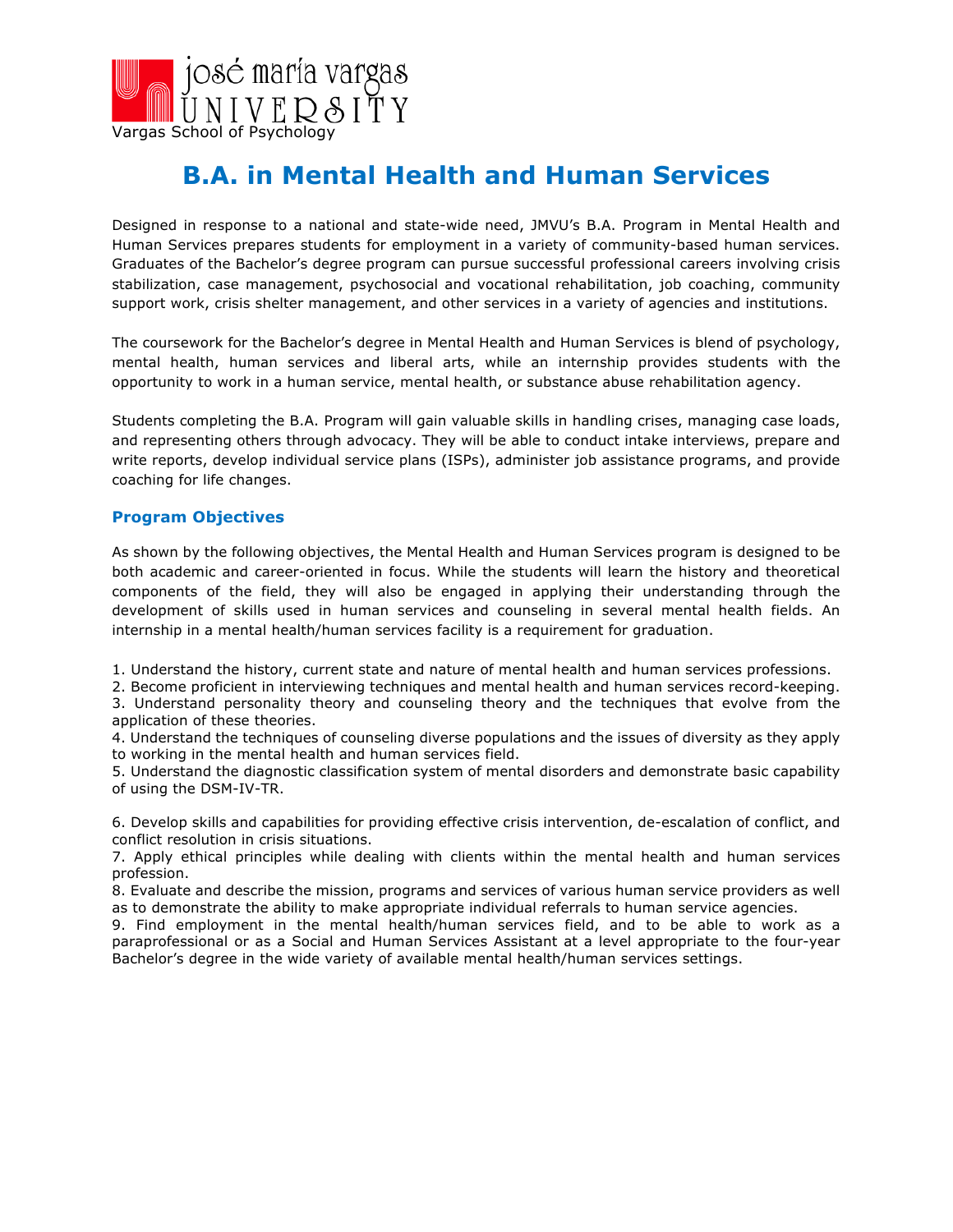

### **Minor or Area of Specialization**

After completing the General Education requirements, students begin their professional education requirements. At that time, they have the option of selecting an area of specialization, or minor. Students pursuing a major in Mental Health and Human Services may choose one of three minor areas preapproved by the department:

- Addiction and Chemical Dependency Counseling
- Children and Family Services
- Mental Health Counseling

Earning a minor within the Mental Health and Human Services program does not require earning additional credits. A minor area of specialization requires that students earn 12 credits within the same approved areas of study. Students can obtain a Bachelor's degree in Mental Health and Human Services without taking a minor. Students who do not choose to concentrate in one of the three areas above can choose any combination of 5 elective courses from the areas below.

All students must choose a total of 5 elective courses, or 15 credits, from the list of electives. In order to receive a minor, students must take 12 credits in the *same* specialization area.

Approved Minors:

| <b>Minor in Addiction and</b><br><b>Chemical Behavior</b><br><b>Services</b> | Minor in Children and<br><b>Family Services</b> | <b>Minor in Mental Health</b><br><b>Services</b> |
|------------------------------------------------------------------------------|-------------------------------------------------|--------------------------------------------------|
| SOP 393 - Psychology of                                                      | SOW 365 - Child Welfare:                        | MHS 340 - Foundations of                         |
| Drugs and Drug Abuse                                                         | Policy and Practice                             | Mental Health                                    |
| PCO 311 - Theory and                                                         | CLP 413 - Childhood                             | PCO 420 - Introduction to                        |
| <b>Treatment of Addictive</b>                                                | Psychopathology                                 | Individual and Group                             |
| Behavior                                                                     |                                                 | Counseling                                       |
| PCO 431 - Intervention in                                                    | PCO 353 - Theory and                            | SDS 438 - Trauma and                             |
| Addictions                                                                   | Techniques in Family Therapy                    | Disaster Response                                |
| PCO 435 - Current Issues in                                                  | PCO 475 - Current Issues in                     | CLP 418 - Current Issues in                      |
| Alcoholism, Drug Abuse and                                                   | <b>Family Counseling</b>                        | Mental Health                                    |
| Addictive Behaviors                                                          |                                                 |                                                  |

For students interested in pursuing a minor in Addiction and Chemical Dependency Counseling, the JMVU curriculum for the B.A. in Mental Health and Human Services is designed to allow students to fulfill the training requirements of the Certified Addiction Professional, the Certified Addiction Counselor, and the Certified Addiction Specialist. These Certificates are awarded by the Florida Certification Board. Written exams administered by the Florida Certification Board are required for each certificate level. In addition, each level requires a minimum number of hours of direct experience in the addiction field.

For students interested in pursuing a minor in Mental Health Counseling, the JMVU curriculum for the B.A. in Mental Health and Human Services is designed to allow students to fulfill the training requirements of the Behavioral Health Technician Certificates awarded by the Florida Certification Board. Written exams administered by the Florida Certification Board are required certification. In addition, 1,000 hours of direct experience in the behavioral health field are required.

Students who are interested in pursuing certification through the Florida Certification Board should consult their website at www.flcertificationboard.org.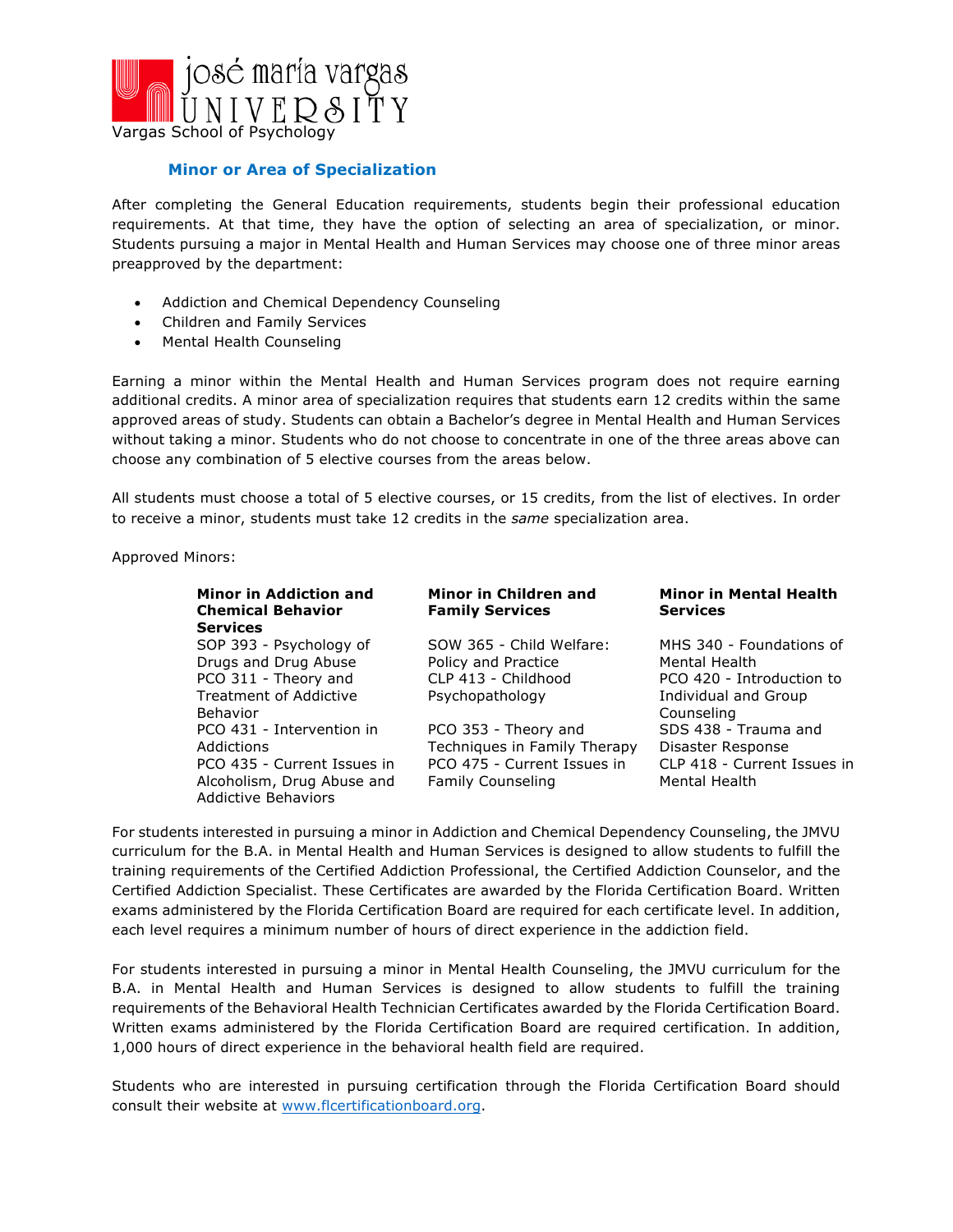

# **Graduation Requirements**

The B.A. degree in Mental Health and Human Services requires a minimum of 120 credit hours to graduate, distributed as follows:

### **I. General Education Requirements (Lower Level Courses) (Semesters I – IV)**

• Successful completion of the University orientation program on first semester enrolled.

Area of Communications: (requirement of all 4 courses for 12 CR)

|                                                                  | ENC 1000 Oral & Written Communications (English I)                    |  | 3 Credits |
|------------------------------------------------------------------|-----------------------------------------------------------------------|--|-----------|
| $\bullet$                                                        | ENC 1101 Composition I (English II)                                   |  | 3 Credits |
| $\bullet$                                                        | ENC 1102 Composition II (English III)                                 |  | 3 Credits |
| $\bullet$                                                        | SPC 1053 Oral Expression (English IV)                                 |  | 3 Credits |
|                                                                  | Area of Mathematics: (requirement of 2 courses for 6 CR)              |  |           |
| $\bullet$                                                        | MAC 1105 College Mathematics I -Algebra and Geometry                  |  | 3 Credits |
| $\bullet$                                                        | MAC 1114 College Mathematics II - Geometry and Trigonometry           |  | 3 Credits |
| Area of Social Sciences: (requirement of any 2 courses for 6 CR) |                                                                       |  |           |
|                                                                  | WOH 1001 World History                                                |  | 3 Credits |
|                                                                  | ECO 2000 Economics                                                    |  | 3 Credits |
|                                                                  | SYD 3021 U.S. Populations                                             |  | 3 Credits |
|                                                                  | PCB 304 People and the Environment                                    |  | 3 Credits |
|                                                                  | GEA 223 Geography of America and Eurasia                              |  | 3 Credits |
|                                                                  | Area of the Natural Sciences: (requirement of any 2 courses for 6 CR) |  |           |
| $\bullet$                                                        | BSC 1005 Biology                                                      |  | 3 Credits |
| $\bullet$                                                        | CHM 1025 General Chemistry                                            |  | 3 Credits |
| $\bullet$                                                        | PHY 248 General Physics                                               |  | 3 Credits |
|                                                                  | MCB 2240 Etiology of Diseases                                         |  | 3 Credits |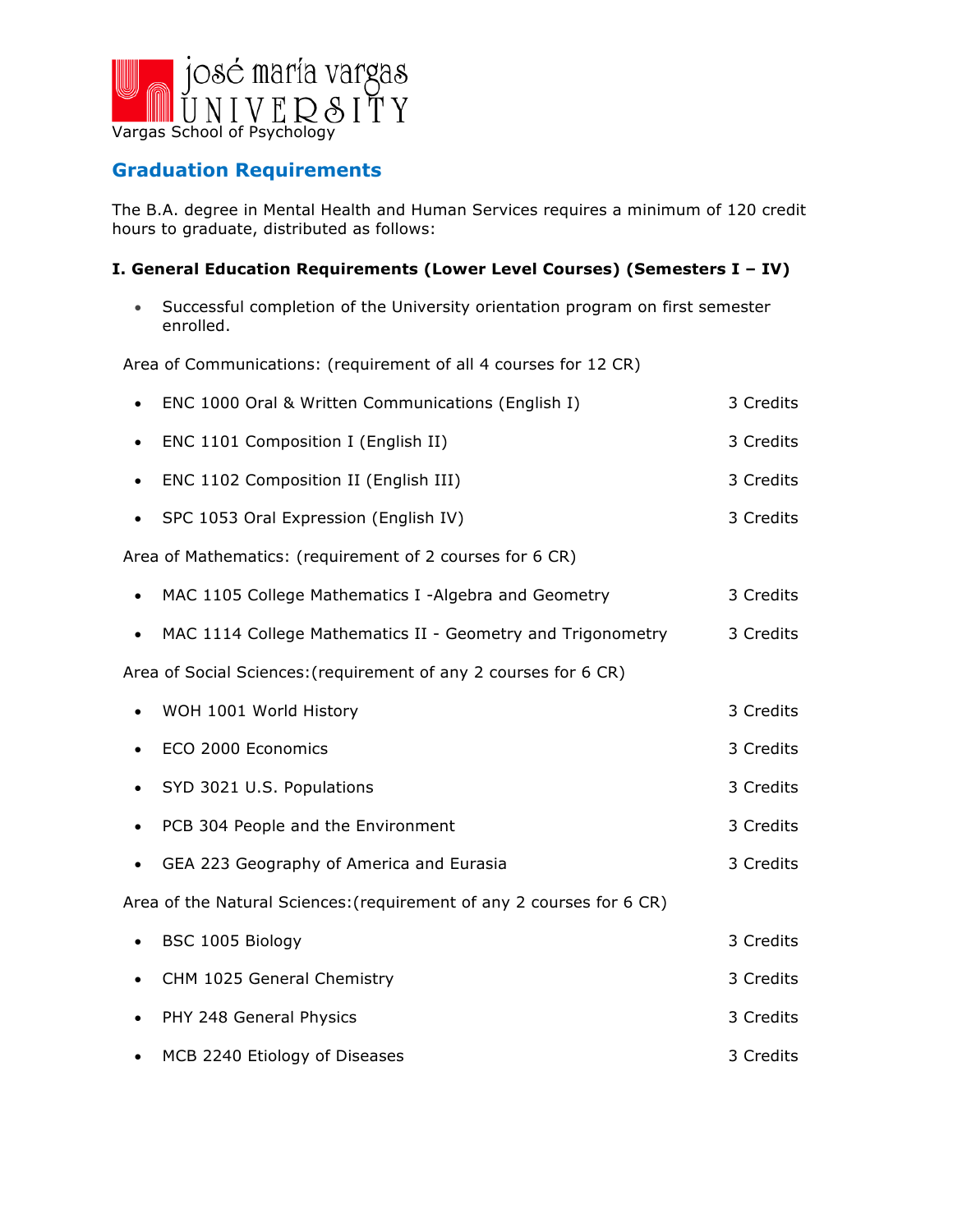

Area of Humanities and Art:(requirement of 2 courses for 6 CR)

|                                                             | • ARH 2000 Art Appreciation                                      | 3 Credits |
|-------------------------------------------------------------|------------------------------------------------------------------|-----------|
|                                                             | • ARH 2010 Art History                                           | 3 Credits |
|                                                             | Area of Behavioral Sciences: (requirement of 2 courses for 6 CR) |           |
|                                                             | • PSY 2012 General Psychology                                    | 3 Credits |
|                                                             | • SYG 2001 General Sociology                                     | 3 Credits |
| Area of Philosophy: (requirement of all 3 courses for 9 CR) |                                                                  |           |
| $\bullet$                                                   | PHI 2030 Contemporary Philosophical Issues                       | 3 Credits |
|                                                             | • PHI 2103 Critical Thinking                                     | 3 Credits |
| $\bullet$                                                   | PHI 2600 Ethics                                                  | 3 Credits |

## **II. Professional Education Requirements (Upper Level Courses)**

**Semester V:** (requirement of 15 CR) Required:

|           | CLP 305 Foundations of Clinical and Counseling Psychology                                      | 3 Credits |
|-----------|------------------------------------------------------------------------------------------------|-----------|
| $\bullet$ | DEP 200 Human Developmental Psychology                                                         | 3 Credits |
|           | PSB 200 Biological Basis of Human Behavior                                                     | 3 Credits |
|           | STA 201 Introduction to Statistics for Health and Social Sciences 3 Credits                    |           |
| $\bullet$ | Elective (choice of 1)                                                                         | 3 Credits |
|           | Semester VI: (requirement of 15 CR) Required:<br>PSY 260 History and Foundations of Psychology | 3 Credits |
| $\bullet$ | PPE 300 Theories of Personality                                                                | 3 Credits |
|           | PSY 321 Research Methods and Statistics in Psychology                                          | 3 Credits |
| $\bullet$ | HUS 320 Introduction to Crisis Intervention                                                    | 3 Credits |
|           | Elective (choice of 1)                                                                         | 3 Credits |
|           | Semester VII: (requirement of 18 CR) Required:<br>CLP 314 Abnormal Psychology                  | 3 Credits |
| $\bullet$ | MHS 470 Legal and Ethical Issues in Counseling                                                 | 3 Credits |
| $\bullet$ | EXP 340 Memory and Learning                                                                    | 3 Credits |